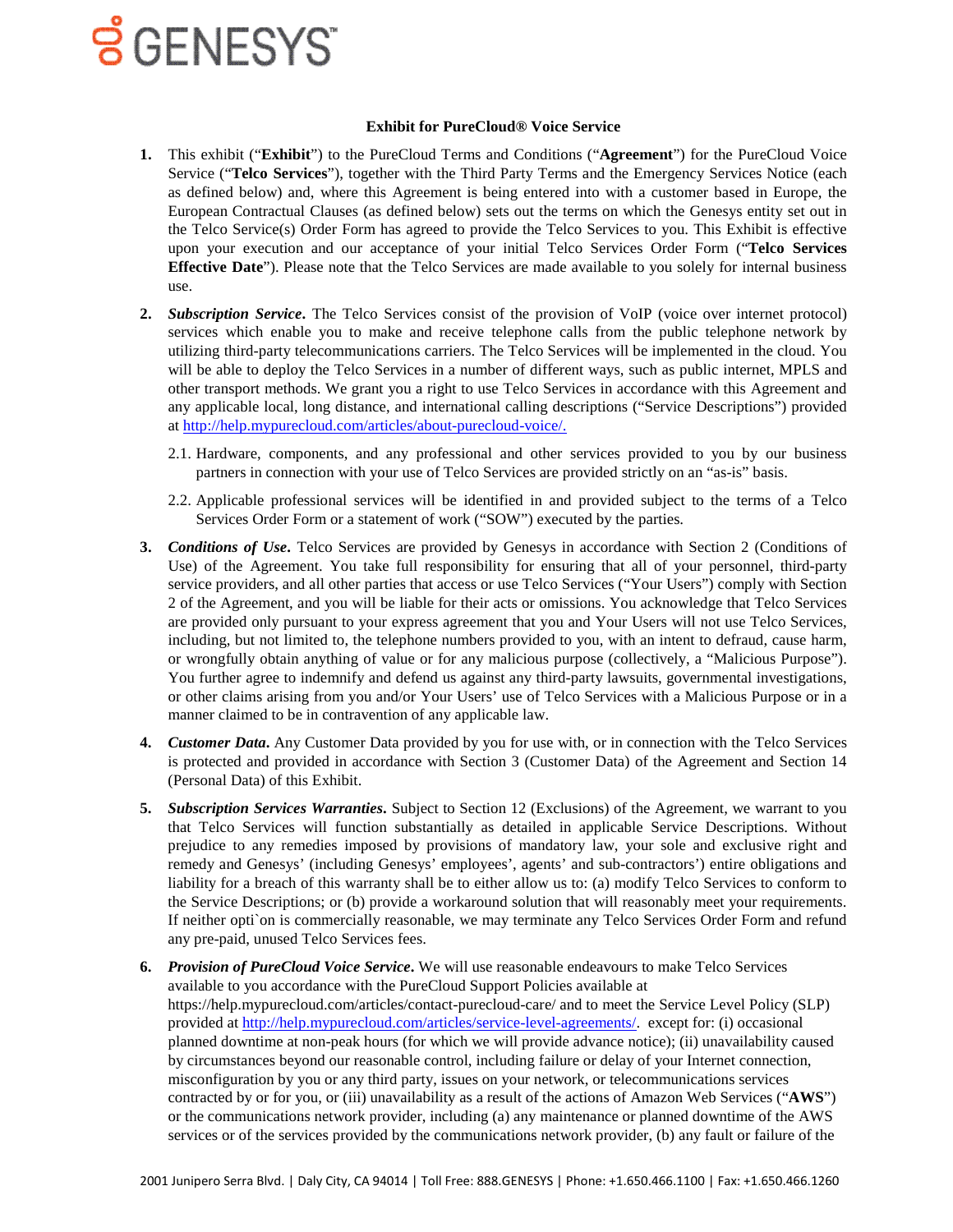AWS services or services provided by the third party communications network provider ("**CNP**"), or (c) AWS or the CNP either terminating the AWS Customer Agreement or our agreement with the CNP (as applicable) or suspending our or your use of AWS services or the services provided by the CNP (as applicable). Unless otherwise expressly agreed by us, all timescales shall be estimates only.

- **7.** *Term***.** The Telco Services subscription Term in the Telco Services Order Form will be monthly ("Pay-As-You-Go"), and the Telco Services Order Forms will automatically renew on a month-to-month basis unless either party provides written notice not to renew, at least thirty (30) days prior to the end of any Term, and without prejudice to any additional termination rights granted to customers by mandatory legislation.
- **8.** *Termination***.** Either party may terminate this Exhibit (a) for cause upon written notice and thirty (30) days opportunity to cure; (b) immediately by notice, and without prior court intervention, if an event set out in Section 11 prevents the performance of the whole or a substantial part of our obligations in relation to the Telco Services for a continuous period of thirty (30) days after the date on which it should have been performed, (c) immediately by notice, and without prior court intervention, if any governmental or regulatory authority with competence and/or jurisdiction over either party decides that the provision of the Telco Services under the Agreement is contrary to existing laws, rules or regulations or any decision, law or other official governmental order makes the provision of the Telco Services illegal or (d) immediately by notice, and without prior court intervention, if any regulatory authorisations required for the Telco Services was or is not obtained, is withdrawn, or is no longer valid for whatever reason.
- **9.** *Effect of Termination***.** Upon termination or expiration of this Exhibit: (a) all Telco Services Order Forms and your right to access Telco Services will immediately terminate; and (b) for a period of thirty (30) days following the date of Telco Services termination, you may request (in writing) a copy of your Telco Services call history, call detail records, and invoices.
- **10.** *Payments, Taxes, and Rates*. Unless the applicable Telco Services Order Form contains other payment terms, payments will be based on Telco Services usage and made in accordance with Section 6 (Payment) of the Agreement. In the event that we do not have sufficient call detail records or other transactional data needed to generate your Telco Services bill, you will be billed at our minimum usage rate applicable to your Telco Services deployment. All Telco Services domestic and international calling rates are variable and subject to change, including, but not limited to, instances where our carriers raise their rates. You may view the current Telco Services rate schedule via the following webpage and will be deemed to have received and accepted rate changes when we post them: [http://help.mypurecloud.com/?p=64839.](http://help.mypurecloud.com/?p=64839) In case of an increase in the applicable rates, you will be notified hereof individually in writing (incl. by email). Following such increase, you may terminate the Agreement without having to pay any penalty or compensation until one (1) month after receipt of the first invoice after the entry into force of the fee increase. Your porting and certain other Telco Services charges you might incur are also variable and subject to change, including, but not limited to, snapback porting fees and porting escalation fees. You are required to pay any and all taxes, fees, surcharges or other similar charges of any kind imposed by any governmental tax authority with respect to the Telco Services (and to reimburse us for any such charges paid by us, except for taxes imposed on our income), in addition to all other payments, charges and fees described in any portion of the Agreement or otherwise required by law. For the avoidance of doubt, and merely as examples, if VAT or any sales or use tax, or withholding tax of any kind, is imposed on any payment obligation you have under the Agreement, you will pay all such taxes in addition to paying the full and unreduced payments, charges and fees to us that are otherwise required to be paid under the Agreement. We retain the right to invoice, including any amended or corrected invoices, for Service(s) for a period of up to six (6) months after the date we provide the Service(s) to you. We will retain such rights for such period notwithstanding any prior invoices to you for the same period(s) and regardless of any otherwise conflicting terms or conditions of this Agreement. For the duration of this period, we will not be deemed to have waived any rights with regard to invoicing for the provided Service(s) that are subject to this period, nor will any legal or equitable doctrines apply, including estoppel or laches.
- **11.** *Compliance with Law*. In accordance with Section 17(3) (Compliance with Law) of the Agreement, each party will perform this Agreement in compliance with all applicable laws, and you are solely responsible for ensuring that use of Telco Services is in accordance with all applicable laws and regulations and for ensuring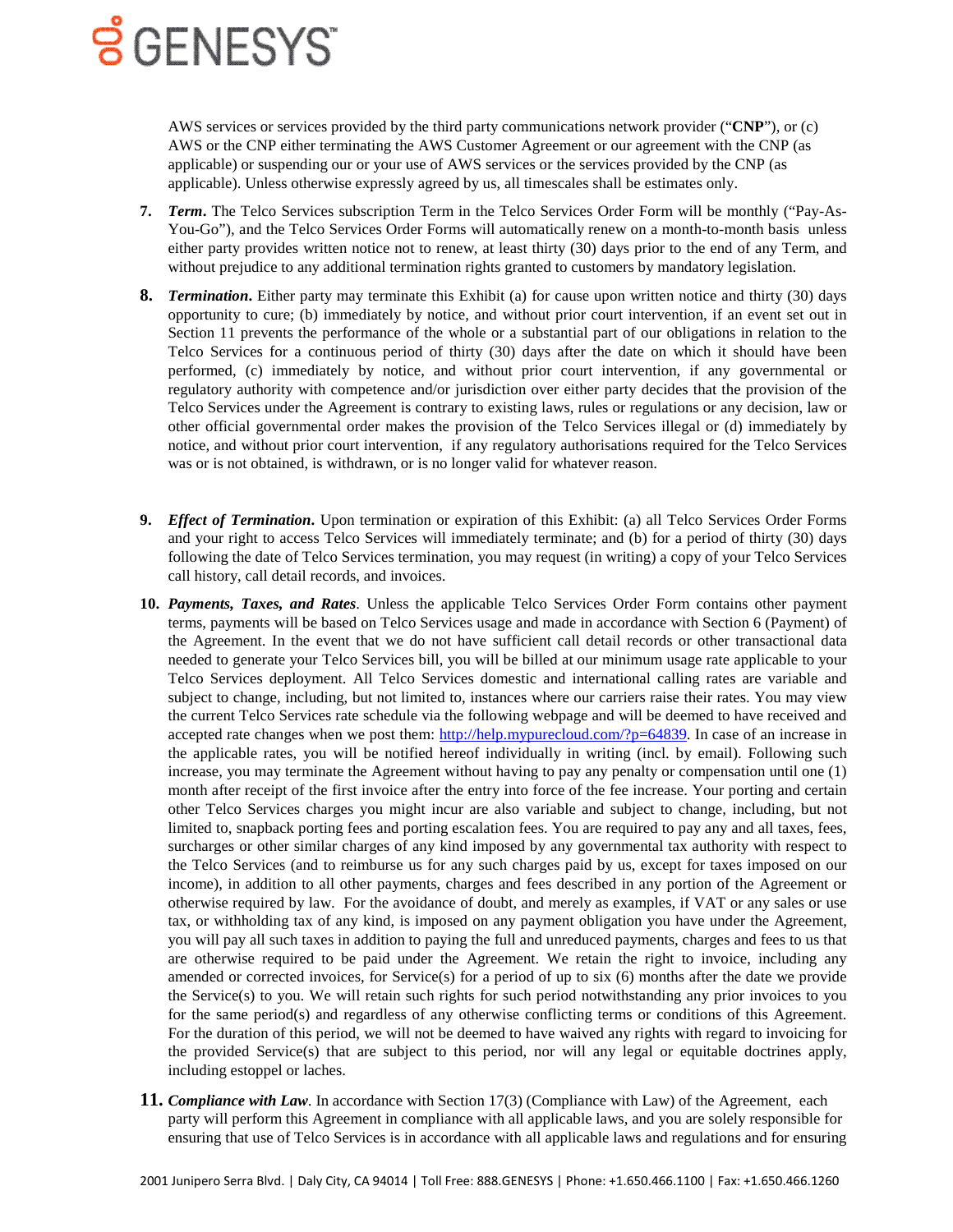

that you comply with all requirements imposed by law with respect to reporting and payment of any taxes in accordance with Section 10 (Payments, Taxes, and Rates) above. Where your contracting entity is based in Europe, the additional provisions set out in Appendix 1 to this Exhibit ("**European Contractual Clauses**") shall also apply to your use of the Telco Services.

**12.** *Force Majeure.* We shall not be liable for failure or delay in the performance of our obligations caused by or resulting from force majeure including events that are unpredictable, unforeseeable or irresistible, such as any extremely severe weather, flood, landslide, earthquake, storm, lightning, fire, subsidence, epidemic, acts of terrorism, biological warfare, outbreak of military hostilities (whether or not war is declared), riot, explosions, strikes or other labour unrest, civil disturbance, sabotage, expropriation by governmental authorities and any other act or any event that is outside of our reasonable control. We will have no liability to you for failure to supply the Telco Services if we are prevented by legal or regulatory restrictions from supplying the Telco Services.

#### **13.** *Your obligations*. You shall:

- (a) ensure that all preparatory work, information, items or consents required in order for us to supply the Telco Services are completed, made available or obtained at the your own cost in sufficient time to allow us to deliver the Telco Services;
- (b) comply with our reasonable requests that are necessary for reasons of security, quality, or performance of the Telco Services;
- (c) be responsible for the provision, installation, configuration, monitoring and maintenance of any equipment connected to or used in connection with the Telco Services and shall ensure that any equipment connected to or used with the Telco Services is connected and used in accordance with any instructions and safety and security procedures applicable to the use of that equipment;
- (d) ensure that equipment attached (directly or indirectly) to the Telco Services is technically compatible with the Telco Services and approved for that purpose under any applicable law or regulation; and
- (e) co-operate with our reasonable requirements in relation to any customer satisfaction surveys organised by or on behalf of us or the CNP.

#### *14. Personal Data.*

- 14.1. You acknowledge that Personal Data processed by us or the CNP in the provision of the Telco Services may be:
	- 14.1.1. held on a variety of systems, networks and facilities worldwide including systems and databases used by help desks, service desks and/or network management centres used for providing the Telco Services;
	- 14.1.2. used for billing, sales, technical, commercial and/or procurement purposes;
	- 14.1.3. located, hosted, managed, accessed or transferred worldwide; and
	- 14.1.4. provided or transferred by us to the CNP and to any affiliate, subcontractor or supplier of the CNP ("**CNP Processors**") worldwide to the extent necessary to allow the CNP Processors to perform their respective obligations in respect of the Services.
- 14.2. We confirm that we will, and we will procure that the CNP Processors will, comply with any data protection laws applicable to us and them in our or their processing of personal data in connection with the Telco Services.
- 14.3. You consent to, and warrant that you have notified any Data Subject of, and that you have a lawful basis for, the transfer of Personal data to the CNP and the CNP's subsequent processing Personal Data in order to: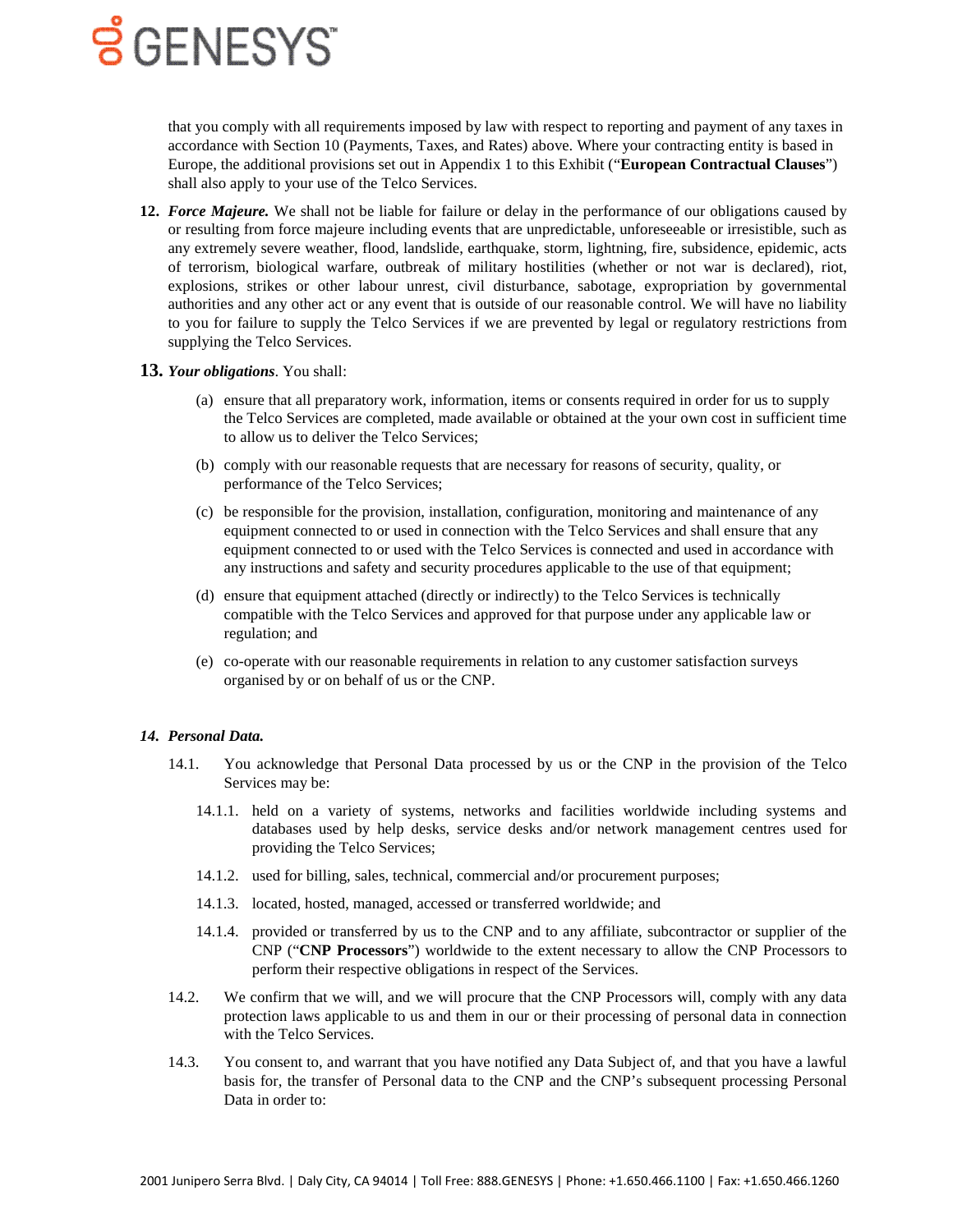- 14.3.1. perform its obligations in relation to the provision of Telco Services, including for number portability and directory services; and
- 14.3.2. for the purpose of administration, provisioning, billing and reconciliation, maintenance, support and product development, fraud detection and prevention, marketing and sales, revenue and customer analysis and reporting.
- **1.** *ACCESS TO EMERGENCY SERVICES.* You acknowledge and agree that access to the emergency services via the Telco Services is subject to the Telco Services Emergence Services Notice provided at <http://help.mypurecloud.com/?p=63501> ("**Emergency Services Notice**"), and the exclusions in relation to, and limitations of, our liability as set out in the Emergency Services Notice. EMERGENCY SERVICES ARE NOT OFFERED ON TOLL-FREE NUMBERS OR SIMILAR SERVICE ACCESSORIES OR ADD-ON SERVICE PLANS. You can call all national emergency services as well as emergency services via the emergency number 112 free of charge. The number of the calling line will be made available to the emergency service operator for identification purposes. We will inform you of any change in access to emergency call services or in caller location information in the service to which you have subscribed.
- **2.** *EMERGENCY NUMBER 112.* We inform you about the existence of the uniform European emergency number 112. Using this number you can call local emergency services in all member states of the European Union.
- <span id="page-3-0"></span>**3.** *Traffic Data.* You acknowledge that we will process or store data relating to the transmission of a communication through the Telco Services, including data relating to the time or duration of a communication and, where relevant, location data ("**Traffic Data**"), to manage billing or traffic, handle customer enquiries, or to prevent or detect fraud. You hereby consent to us processing the Traffic Data in accordance with this Section [3,](#page-3-0) and to us retaining such Traffic Data for so long as we require it in connection with the provision of Telco Services, up to a maximum of twenty-four (24) months or such other period as may be required by applicable laws and regulations. The processing of Traffic Data involves the collection of location data of terminal equipment from which the connection is made.

#### **4.**

#### **5.** *Access for Disabled End Users.*

- 5.1. Any of the end user information relating to the features of Telco Services is available in large print or audio format upon advance written request.
- 5.2. Telco Services provides pass-through relay services as required by local law.
- 5.3. Telco Services allows end users who are so visually impaired or otherwise disabled that they are unable to use a printed directory with access, free of charge, to directory information and directory enquiry facilities in a form which is reasonably appropriate to meet their needs and allow connection to requested telephone numbers.

#### **6.** *Directories.*

- 6.1. We will provide access to directory services through the Telco Services. You may request free of costs – entry in the directory. The surname, first name(s), academic degree, address, subscriber number and, if you so require, your occupation may be included in the directory. You can verify the entry, correct it and have it withdrawn. You may contact us, free of charge, to request that your contact details and/or the contact details of your end users are not included in such a directory.
- **7.** *Caller ID*. Telco Services provides caller identification features to end users, which allow the identity of the user making a call to be shown to the call recipient. As part of these features, end users are able, at their discretion and without additional charge, on a per-call basis to withhold their numbers when making outgoing calls through Telco Services, to prevent the identity of a caller being presented when receiving an incoming call, and to reject calls from anonymous callers who have chosen to withhold their identity.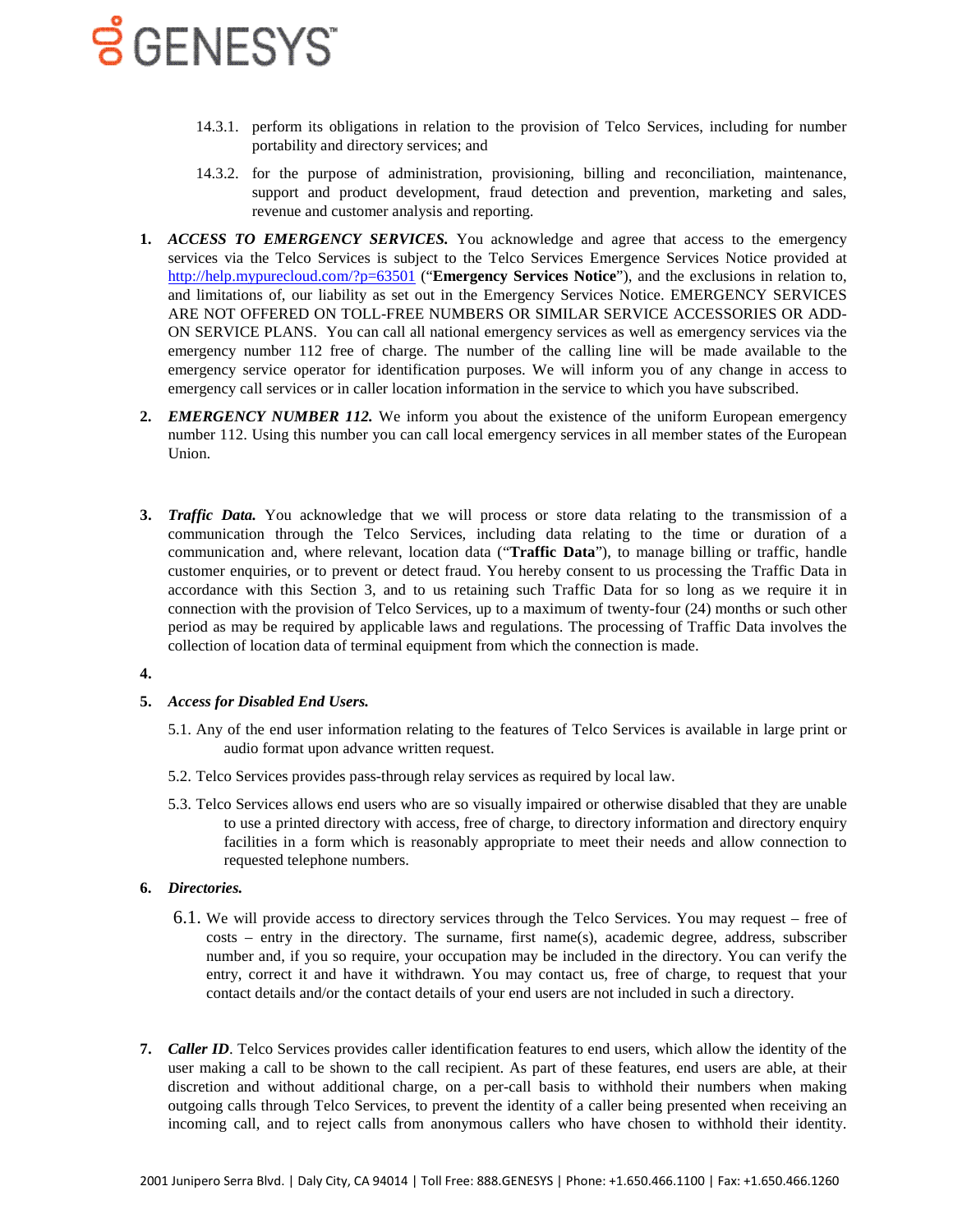

Notwithstanding the foregoing, Telco Services may transmit caller number information internally where required in connection with the provision of Telco Services and to applicable authorities for purposes such as billing, regulatory compliance and shall transmit caller number identification for emergency services calls.

- **8.** *Reverse charge calls*. You shall ensure that your end users do not accept reverse charge or collect calls.
- **9.** *Third Party Terms***.** You will ensure that your (and your users') use of Telco Services complies in all respects with contractual or other obligations we may have to our third party licensors and/or service providers and you take responsibility for breach of such obligations. The obligations, as modified from time to time, are identified at<http://help.mypurecloud.com/?p=64792> or in an applicable Order Form ("**Third Party Terms**").

#### <span id="page-4-0"></span>**10.** *Modifications*.

- 10.1. We may modify the Agreement from time to time by posting a revised version on the PureCloud Website and by notifying you hereof individually in writing (incl. by email) at least one (1) month before the entry into force of the modifications. The modified Agreement will become effective on the date indicated by us. By continuing to use the Telco Services after the effective date of any modifications to the Agreement, you agree to be bound by the modified Agreement.
- 10.2. If any proposed modification under Section [10.1](#page-4-0) materially and to your detriment decreases any of our obligations under this Agreement or the functionality of the Telco Services, we will provide you with at least two (2) month's written notice before implementing such modification. In the event that you do not wish to accept a modification, you may provide us notice in writing to terminate this Agreement, without any penalty or compensation being due, until one (1) month after the entry into force of the modifications, and receive a refund of fees from us for any Telco Services paid for but not received.
- 10.3. AWS may modify the AWS Customer Agreement in accordance with Section 12 of the AWS Customer Agreement (as amended or replaced from time to time), and you acknowledge that it is your responsibility to check the AWS Customer Agreement regularly for modifications to the AWS Customer Agreement in accordance with that Section 12.
- **11.** *Suspension of Service***.** You acknowledge and agree that a Telco Services outage due to suspension of your account as a result of billing issues, non-payment, or delinquency of your account or any other reason, including, but not limited to, those reasons described elsewhere in this Agreement, will prevent all use of Telco Services, including emergency services dialing. We may occasionally:

(a) suspend the Telco Services in an event of emergency and/or to safeguard the integrity and security of our network and/or repair or enhance the performance of our network;

(b) for operational reasons, change the technical specification of the Telco Services, provided that any such change does not materially decrease or impair performance of the Telco Services; or

- (c) provide an alternative, equivalent service, where it becomes necessary to do so.
- *12. Dispute Resolution.* In certain jurisdictions, where there is a dispute or complaint in relation to the Telco Services, we and you agree to submit any such dispute or complaint to an agreed dispute resolution mechanism set out in Appendix 2 to this Exhibit.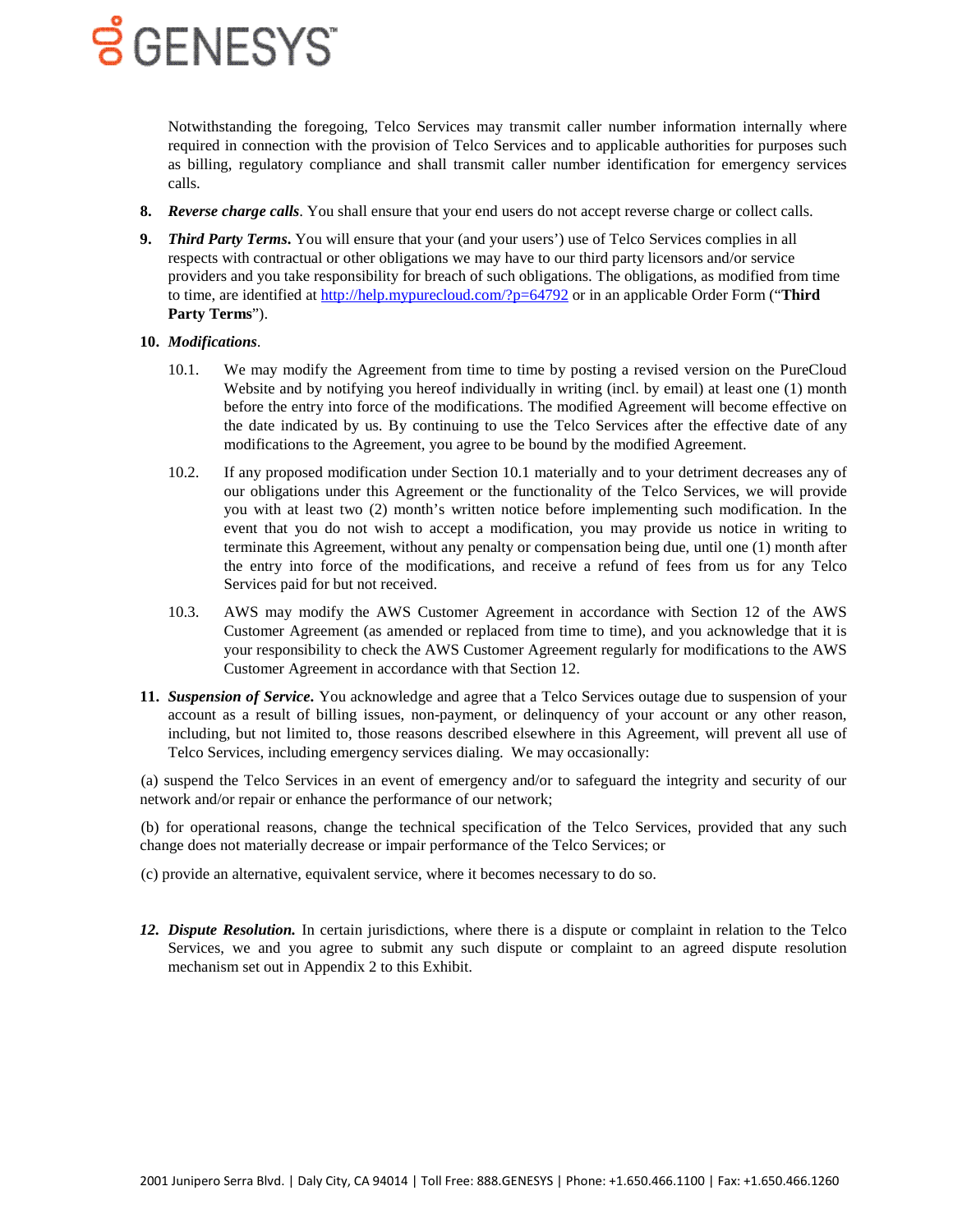#### **Appendix 1 – European Contractual Clauses**

#### A. Access to Support Services

Information on PureCloud Support Services is provided at https://help.mypurecloud.com/articles/purecloud-support-portal/. In addition you can contact PureCloud Voice Service Support by dialing the applicable regional number found at https://help.mypurecloud.com/articles/purecloud-phone-support/.

#### B. Initial Connection

Where you have met any necessary technical requirements for the provision of the Telco Services, we will provide initial access to Telco Services within five (5) business days. Where any specific technical preparations are required before we are able to provide the Telco Services, we will provide Telco Services within thirty (30) calendar days.

#### C. Service Availability

The average availability of the Telco Services shall correspond to at least 99.99% of the annual average

#### D. Information on restrictions on the use of terminal equipment supplied.

Apart from your obligations under the Agreement related to the use of Telco Services, Genesys does not place restrictions on terminal equipment supplied to customers as part of the Telco Service.

#### E. Information on procedures to measure and shape traffic.

The Telco Service is subject to a fair use policy which can be found at https://help.mypurecloud.com/articles/routing-usage/.

F. Billing

Charges for your use of Telco Services will be presented to you in the form of an itemized invoice except where you have previously requested to receive non-itemized invoices. We will make your invoices available to you in electronic form, except where you have requested to receive them in printed form. The billing period is a month, starting from the day that we grant you access to Telco Services.

If we discover a mistake in the billing of the Telco Services, which might be detrimental to you and if the correct amount charged in the invoice cannot be calculated, you shall pay to us a lump-sum compensation that is based on your average use of the Telco Services within the last three months, if we can provide credible evidence of usage at least to that extent. In cases of a shorter duration period of this agreement, the average usage as well as the compensation will be calculated on the basis of calendar days.

#### G. Number Portability

Genesys will not charge you for porting numbers to the Telco Services at the commencement of the Telco Services or porting numbers away from the Telco Services on termination of the Agreement.

#### H. Security or Integrity Incidents

Genesys' security measures are set out in Section 3(b) of the data processing schedule to the Agreement. If we discover any security or integrity incidents or threats and vulnerabilities to the Telco Services, we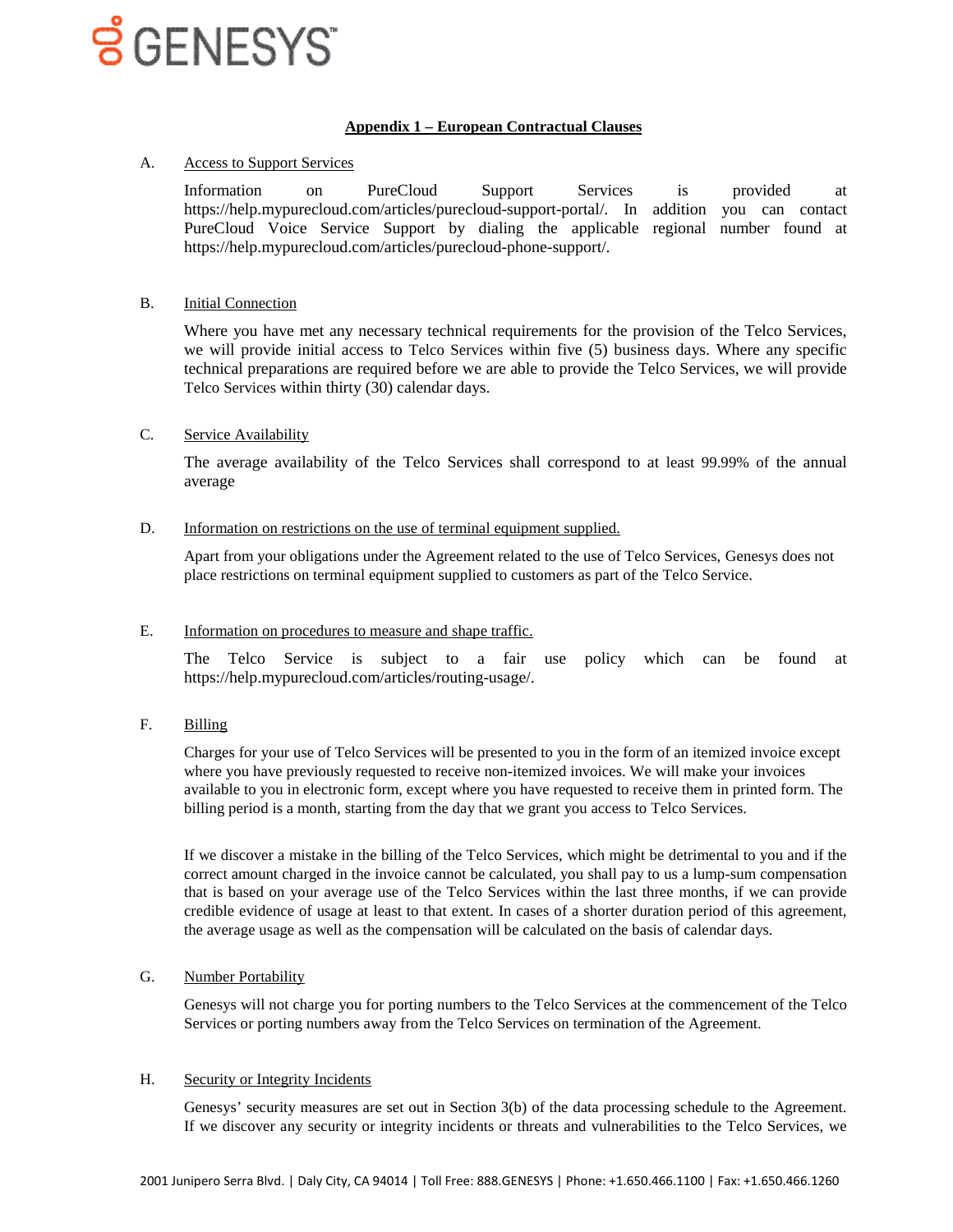

shall deal with such incidents in accordance with Section 5 of the data processing schedule to the Agreement. We may also notify you from time to time about any risks connected with the Telco Services by publishing the relevant information on the PureCloud Website or by reaching you directly using your contact details, or both.